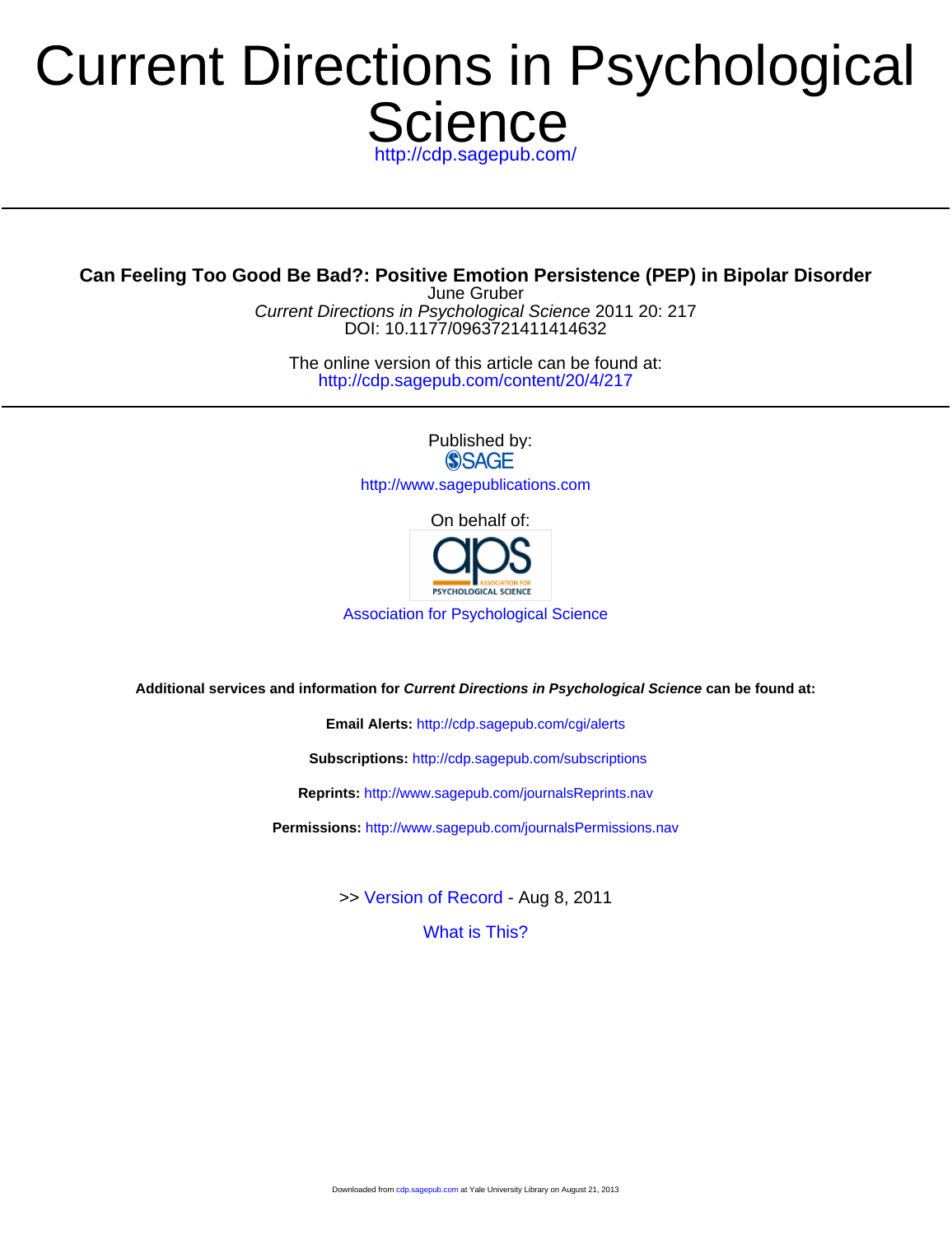# **SYCHOLOGICAL**

### **Can Feeling Too Good Be Bad? Positive Emotion Persistence (PEP) in Bipolar Disorder**

Current Directions in Psychological Science 20(4) 217–221 © The Author(s) 2011 Reprints and permission: sagepub.com/journalsPermissions.nav DOI: 10.1177/0963721411414632 http://cdps.sagepub.com **SSAGE** 

#### **June Gruber**

Yale University

#### **Abstract**

Positive emotions are vital to attaining important goals, nurturing social bonds, and promoting cognitive flexibility. However, one question remains relatively unaddressed: Can positive emotions also be a source of dysfunction and negative outcomes? An ideal point of entry to understand how positive emotion can go awry is bipolar disorder, a psychiatric disorder marked by abnormally elevated positive emotion. In this review I provide an overview of recent experimental evidence from individuals at risk for, and diagnosed with, bipolar disorder. I present a novel account of positive-emotion disturbance, referred to as positive emotion persistence (PEP), and consider potential mechanisms. The central thesis guiding PEP is that persistent activation of positive emotion across contexts and not solely in response to positive or rewarding stimuli is a marker of emotion dysfunction in bipolar disorder. I discuss implications for the study of bipolar disorder and positive emotion generally.

#### **Keywords**

bipolar disorder, mania, positive emotion, happiness

"When you're high it's tremendous . . . feelings of ease, intensity, power, well-being, financial omnipotence, and euphoria pervade one's marrow" (Jamison, 2004, p. 67).

Research in affective science has provided critical insights regarding associated dysfunctions of negative emotions like sadness in major depression and fear in anxiety disorders. However, research has failed to delineate dysfunctions associated with positive emotion. Can feeling too good also be bad? In other words, can an extreme degree of pleasant feelings lead to suffering or dysfunction in daily life? An ideal point of entry to explore how positive emotion might go awry is bipolar disorder (BD), also referred to as manic-depressive illness. BD is a severe and chronic psychiatric disorder and is ranked as one of the top 10 leading causes of worldwide disability. Identifying factors to understand this pernicious disorder are crucial. Both qualitative accounts (e.g., Jamison, 2004) and diagnostic criteria (American Psychiatric Association, 2002) for BD centrally feature abnormally elevated or positive mood during periods of mania, which also includes racing thoughts, increased self-confidence, and decreased sleep. BD thus provides a rich context to explore positive-emotion disturbance.

In this article, I first describe a novel account of positiveemotion disturbance in BD and discuss the relation of that account to existing theories of emotion dysfunction. Second, I consider potential driving and maintaining mechanisms that might initiate and maintain positive-emotion disturbance.

Third, I discuss future directions and implications for BD and positive emotion.

#### **Positive Emotion Persistence (PEP)**

An emotion is defined as a brief response to salient environmental events that includes changes in subjective experience, behavior, and physiology (Watson, 2000). Emerging work using a variety of methodological approaches converges on the claim that people at risk for and diagnosed with BD exhibit heightened positive-emotion responses (Johnson, Gruber, & Eisner, 2007). However, there is a need for an integrated model synthesizing this literature and elucidating potential mechanisms. Such a model would illuminate potential mechanisms and refine psychological treatments for BD. To this end, I propose a novel account referred to as positive emotion persistence (PEP), which posits that BD is associated with greater increases in positive-emotion responses (reward and achievement specific) that are activated across different types of emotional contexts. PEP further holds that BD involves three domains of positive-emotion disturbance: the degree of positive emotion response, the specific type of positive emotions, and the context in which positive emotion response occurs.

#### **Corresponding Author:**

June Gruber, Assistant Professor, Yale University, Department of Psychology, P.O. Box 208205, New Haven, CT 06520 E-mail: june.gruber@yale.edu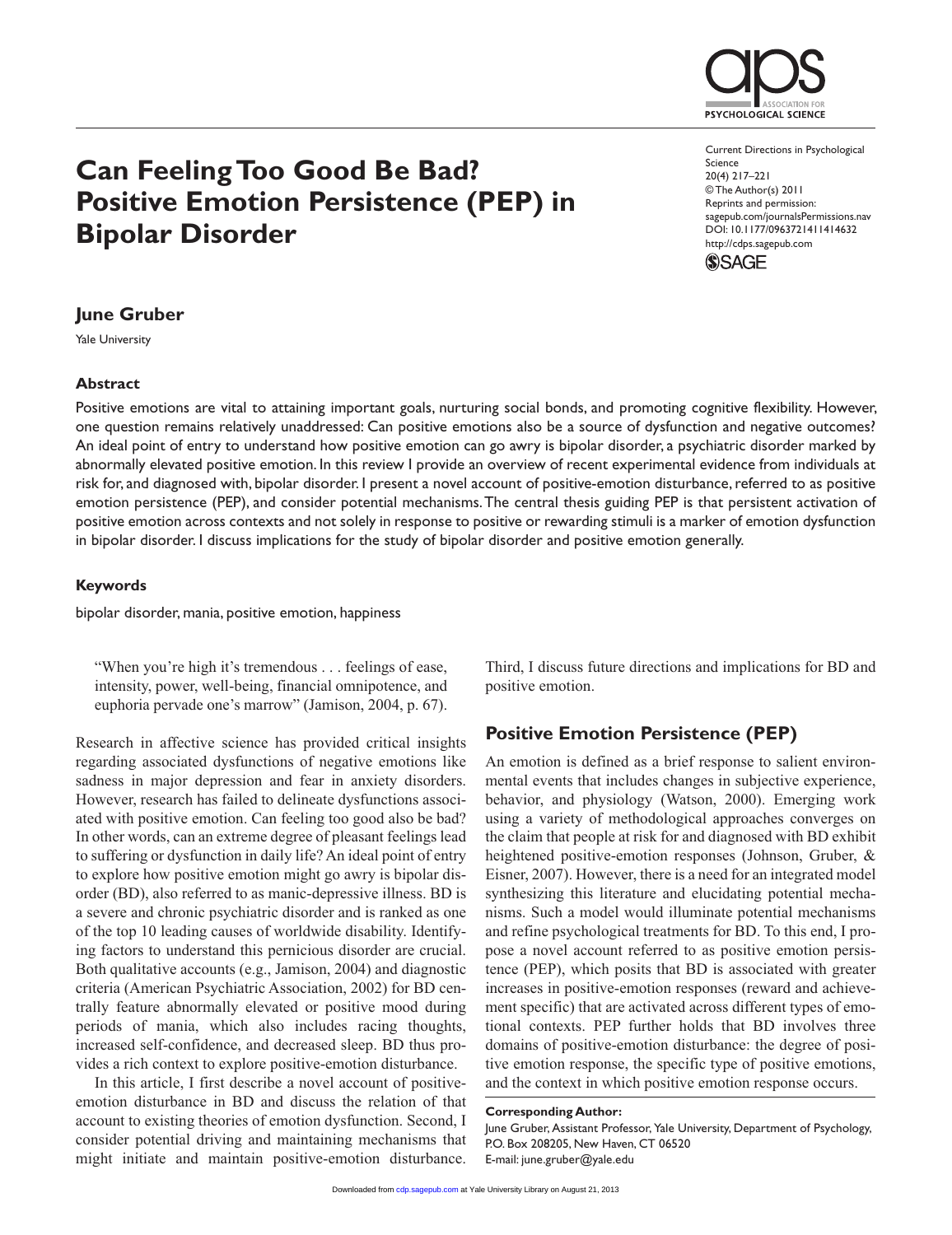#### *Greater degree of positive emotion?*

Does experimental work confirm that elevated degree of positive emotion uniquely characterizes BD? Can this elevated positive emotion be observed even outside periods of mania in BD? The first tenet of PEP is that BD is associated with a greater magnitude of positive emotion responses in response to (i.e., liking) and in anticipation of (i.e., wanting) positive or rewarding stimuli. These increases in positive emotion are evident after controlling for baseline mood, suggesting that PEP may be a trait-like marker of BD evident even during remission (i.e., not currently manic or depressed). For example, using experience-sampling methodologies, it has been shown that individuals with BD who are in remission and those who at risk for developing BD (determined using a selfreport measure) report greater positive emotion in anticipation of and in response to pleasant stimuli in laboratory settings and in their daily lives (cf. Johnson, Gruber, & Eisner, 2007). We have found that BD is associated with greater positive emotion experience and physiological correlates of positive emotion (i.e., cardiac vagal tone, or respiratory sinus arrhythmia) in response to a variety of positive stimuli, ranging from emotion-eliciting films and photographs to autobiographical-memory tasks (Gruber, Harvey, & Johnson, 2009; Gruber, Johnson, Oveis, & Keltner, 2008). Importantly, BD individuals do *not* report greater negative emotion or exhibit increased heart rate or skin conductance, which are commonly associated with cardiovascular arousal. This suggests that BD is associated with greater experiential and physiological indicators of positive-emotion reactivity and not of negative emotion or arousal.

#### *Are all positive emotions alike?*

Positive emotions were traditionally studied in terms of a global concept of positive affect or happiness. Recent work has revealed a more nuanced landscape: Not all positive emotions are alike, including those associated with reward consummation and pursuit (joy), achievement (pride), and prosocial emotions fostering social connection (love, compassion; Shiota, Keltner, & John, 2006). Is BD associated with similar increases across all positive emotions? PEP would suggest the answer is no; the second tenet of PEP is that BD is associated with specific increases in reward and achievement-related emotions. For example, when viewing a variety of positive, negative, and neutral types of films, those with BD report greater feelings of joy and pride across different contexts in their daily lives (Gruber & Johnson, 2009) and in the laboratory (Gruber et al., 2008). These findings dovetail with literature suggesting that BD involves a heightened focus on the pursuit and attainment of rewards and ambitious goals (Johnson, 2005). BD may also be more strongly associated with self-focused, as compared to other-focused, positive emotions that could contribute to social strain and impairment.

#### *Does positive emotion persist across contexts?*

Emotion responses are viewed as flexibly adapting in response to challenges and opportunities in the environment. Emotions (including positive) that are experienced without the appropriate external inputs or in the appropriate context signal dysfunction in the emotion response (Wakefield, 2007). The third tenet of PEP is that BD is associated with dysfunction in positiveemotion activation across contexts. That is, BD is associated with an increased degree of positive emotion in response not only to positive (or rewarding) stimuli but also to negative and neutral stimuli that do not appropriately call for positive feelings. As seen in Figure 1, my research has shown that BD risk is associated with increased self-reported positive emotion and cardiac vagal tone—an autonomic nervous-system correlate of positive emotion—across positive (happy, pride), negative (sad, disgust), and neutral films (Gruber, Johnson, Oveis, & Keltner, 2008). In dyadic interactions, those at risk for BD also overattribute positive emotion in response to positive (warm) and even negative (hostile) physical gestures from a stranger (Piff, Purcell, Gruber, Hertenstein, & Keltner, 2011). This suggests that positive-emotion activation persists across contexts, is most strongly evident via subjective and physiological measures, and is not an artifact of heightened activation or arousal.

#### **Isolating Mechanisms in PEP**

The work I have described suggests that BD involves heightened and persistent reward- and achievement-focused positive emotions that are present across contexts, even inappropriate ones. A next step involves isolating mechanisms that underlie and maintain PEP, including those that drive the elicitation of positive emotion (driving mechanisms') and those that foster the maintenance of positive emotions over time (maintaining mechanisms).

#### *Driving mechanisms*

Driving mechanisms are defined here as processes that occur prior to and fuel the onset of positive emotions. Here, I suggest that persistent positive emotions in BD are driven by bottom-up processing attention biases toward positive stimuli and top-down processing biases toward positiveemotional goals.

*Bottom-up attention biases.* Do people with BD automatically and selectively attend to positive stimuli features? Emotional disorders such as depression and anxiety are associated with increased attention toward negative emotional cues, which contributes to increased negative-emotion reactivity in these disorders. Extending this logic, PEP posits that BD is associated with increased attention toward positive emotional cues. Research supporting this includes the finding that those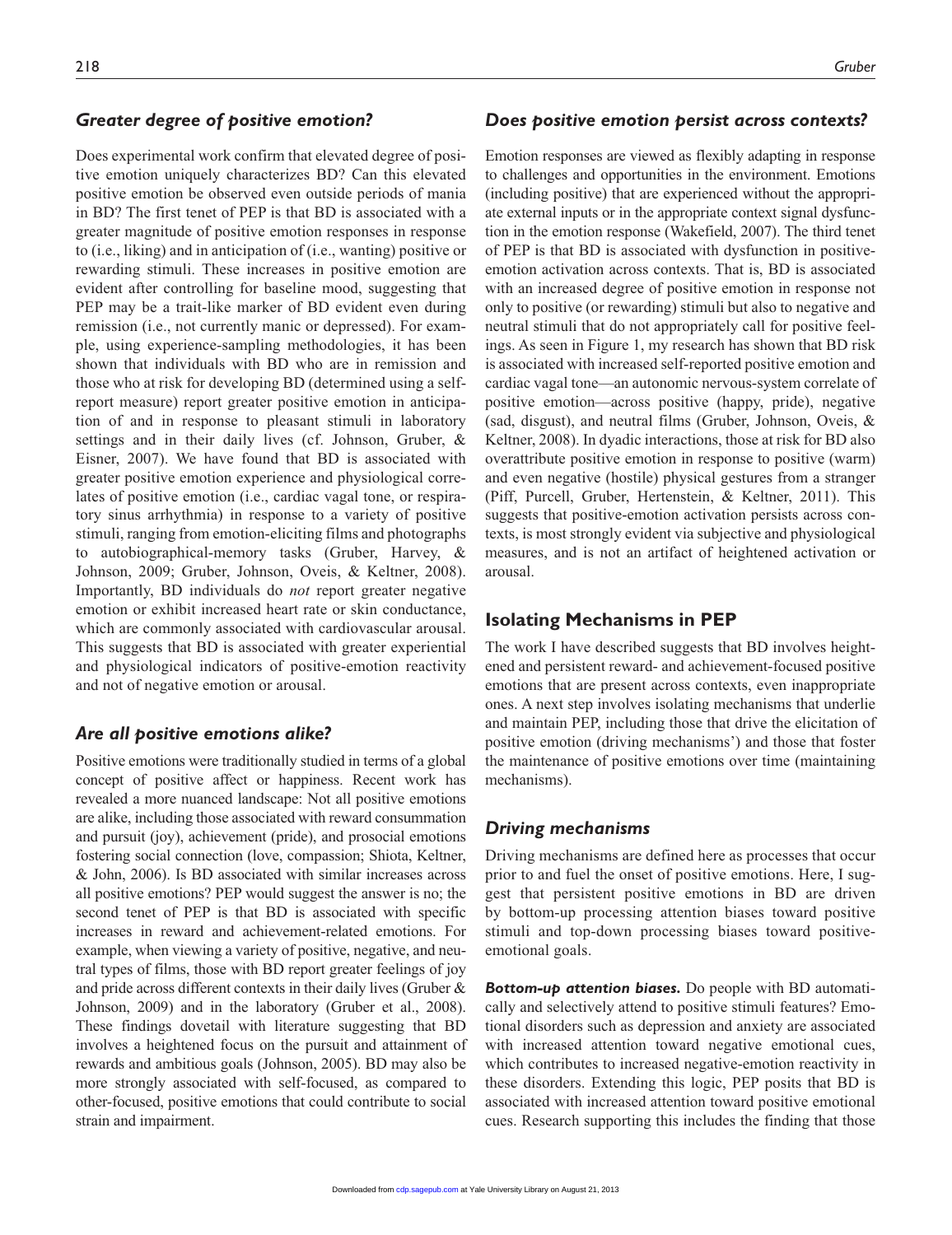

**Fig 1.** Elevations in self-reported positive emotion experience (rated on a scale from 1, none at all, to 5, extreme; a) and physiological response (cardiac vagal tone, r-MSSD; units = ms; b) across positive-, negative-, and neutral-stimuli contexts in bipolar disorder risk group relative to healthy controls. r-MSSD = square root of the mean squared difference of successive differences of R-R intervals. (Data reprinted from Gruber, Johnson, Oveis, & Keltner, 2008).

at risk for and diagnosed with BD show an increased ability to recognize positive facial cues and positive words (for review, see Johnson et al., 2007). It is necessary to extend this work using visual-attention tasks and measures of implicit (i.e., automatic and relatively nonconscious) emotion.

*Top-down emotion goals.* Is BD associated with a motivation to feel persistently good, which then influences how emotional information is selected and perceived? Two lines of evidence suggests those with BD have emotional goals focused on experiencing positive feelings. First, BD may be associated with short-term hedonic goals to feel good, including the desire to maximize immediate pleasure in the moment (Tamir, Mitchell, & Gross, 2009). In other words, people with BD may preferentially seek out situations that will evoke pleasure. Second, BD may be associated with a focus on short-term hedonic goals at the expense of long-term costs and appropriateness of matching the goal with the current context. This second component signals maladaptive features of seeking for positive emotion in contexts where doing so could lead to impairment (e.g., finding pleasure in harmful stimuli that should be aversive and avoided; Gruber et al., 2008).

#### *Maintaining mechanisms*

Maintaining mechanisms are here defined as processes that occur during or after an emotional response has been elicited and that help maintain this response over time. As applied to

PEP, this includes emotion-regulatory tendencies that increase (but fail to decrease) positive emotion.

*Up-regulating positive emotions.* BD involves a tendency to increase or amplify positive emotions. For example, BD is associated more frequent positive rumination, defined as dwelling on the content, causes, and consequences of positive feelings (e.g., Johnson, McKenzie, & McMurrich, 2008). Indeed, people with BD more frequently engage in positive rumination, compared to controls (Gruber, Harvey, & Johnson, 2009). Once an emotion is triggered, those with BD may latch onto and prolong the duration and intensity of positive feelings. This tendency to focus on one's internal positive state might interfere with attending to relevant external stimuli that could assist in tuning down an overly positive emotional state, such as the worried countenance of a family member. Thus, positive rumination may sustain positive feelings and interfere with the ability to flexibly respond to external information.

*Difficulty down-regulating positive emotions.* BD is associated with ineffective attempts at decreasing positive emotions (Gruber, Eidelman, & Harvey, 2008; Johnson et al., 2008). Yet those with BD exhibit the capacity to cognitively regulate positive emotions when instructed (Gruber, Harvey, & Johnson, 2009). Why do they still have trouble regulating positive emotions? Those with BD might exhibit a less nuanced skill set regarding which strategy to use and in what context to implement it. People with BD report recruiting the same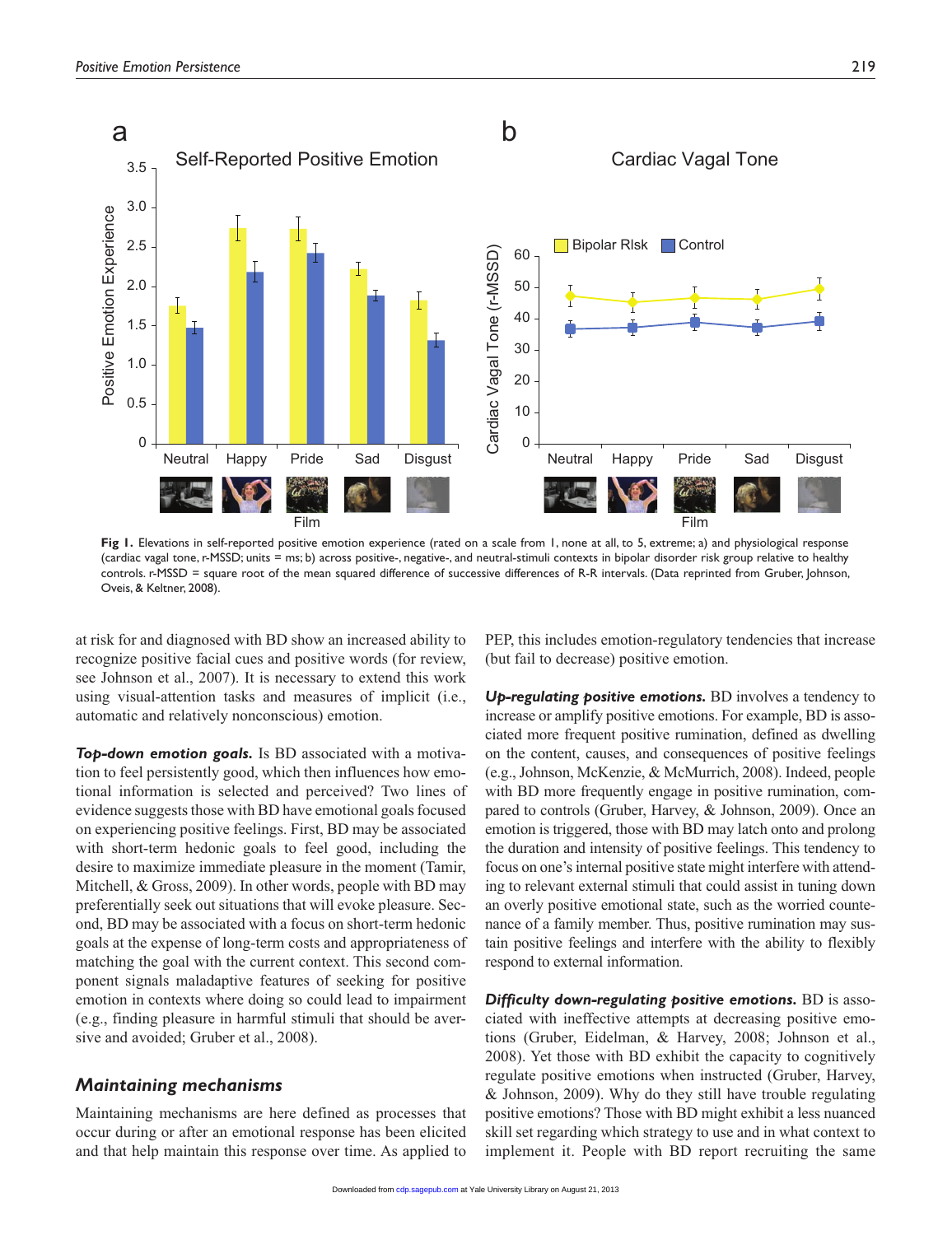

**Fig 2.** The positive emotion persistence (PEP) model of bipolar disorder. Driving process such as positive attention biases and emotional goals focused on seeking pleasure increase the likelihood of activating positive emotion responses. These responses are experienced at a heightened degree, consist primarily of reward and achievement-specific flavors of positive emotion, and persist across positive [+], negative [–], and neutral [0] stimuli contexts. Once a positive emotion is elicited, maintaining processes foster the persistence over time through emotion-regulatory processes including a tendency to up-regulate positive emotion, difficulty down-regulating positive emotion, and emotional inflexibility associated with shifting out of positive emotions. This feeds back into activating subsequent positive emotion responses in a recursive cycle.

strategies regardless of stimuli valence (e.g., suppressing positive emotions across netural, positive, and negative stimuli; Gruber, Harvey, & Gross, 2011) and attempt to decrease and increase positive emotion simultaneously (Johnson, McMurrich, & McKenzie, 2008). This could result in a positive emotion "overdrive," with trouble flexibly modifying how they regulate emotions across different situations (see Fig. 2).

#### *Distinction from existing theories*

In this section, I clarify how PEP is related to and distinct from two existing theories regarding emotion and mood disorders. The first of these theories is the emotion-context insensitivity (ECI) view, which posits that depression is associated with reductions in positive emotion in response to positive stimuli and reductions in negative emotion in response to negative stimuli (Rottenberg, 2005). Both ECI and PEP converge on the claim that mood disorders are associated with patterns of context-independent patterns of emotion-related deficits. However, while ECI posits a pattern of diminished positive and negative emotional responses across contexts in unipolar depression, PEP provides an account of increased positive (but not negative) emotional responses across contexts in BD.

The second theory, the behavioral approach system (BAS) dysregulation model states that BD is associated with increased motivation to pursue rewards and heightened sensitivity to reward stimuli specifically (Alloy & Abramson, 2010; Johnson,

2005). Both BAS and PEP posit that BD is associated with increased reactivity to positive stimuli. However, PEP extends this reasoning more broadly to suggest that an even more unique feature of BD is continued increases in positive emotion not just in response to positive stimuli but across a variety of contexts, including negative and even neutral contexts. Thus, PEP stresses the importance of increased positive emotion responses across a broader horizon of stimuli. PEP also posits unique driving and maintaining mechanisms for positive-emotion disturbance.

#### **Future Directions**

Emotions are adaptive in some contexts but not in others, and positive emotion is no exception. This review suggests disturbance of positive emotion in BD includes an extreme degree of positive emotion across contexts, even those that might not be suitable. I conclude with four questions to guide future research.

First, further investigations directly linking PEP with negative behavioral outcomes, such as functional impairment and relapse, are much needed. Preliminary work indicates that greater trait reports of reward-relevant positive emotions predict increased mania severity over time (Gruber et al., 2009). It will be important for longitudinal studies to ascertain whether there are more direct links between PEP and clinical outcome and clarify how PEP is related to mania and depressive mood relapse.

Second, work discussed here has focused on examining PEP in individuals at risk for developing BD and clinically diagnosed